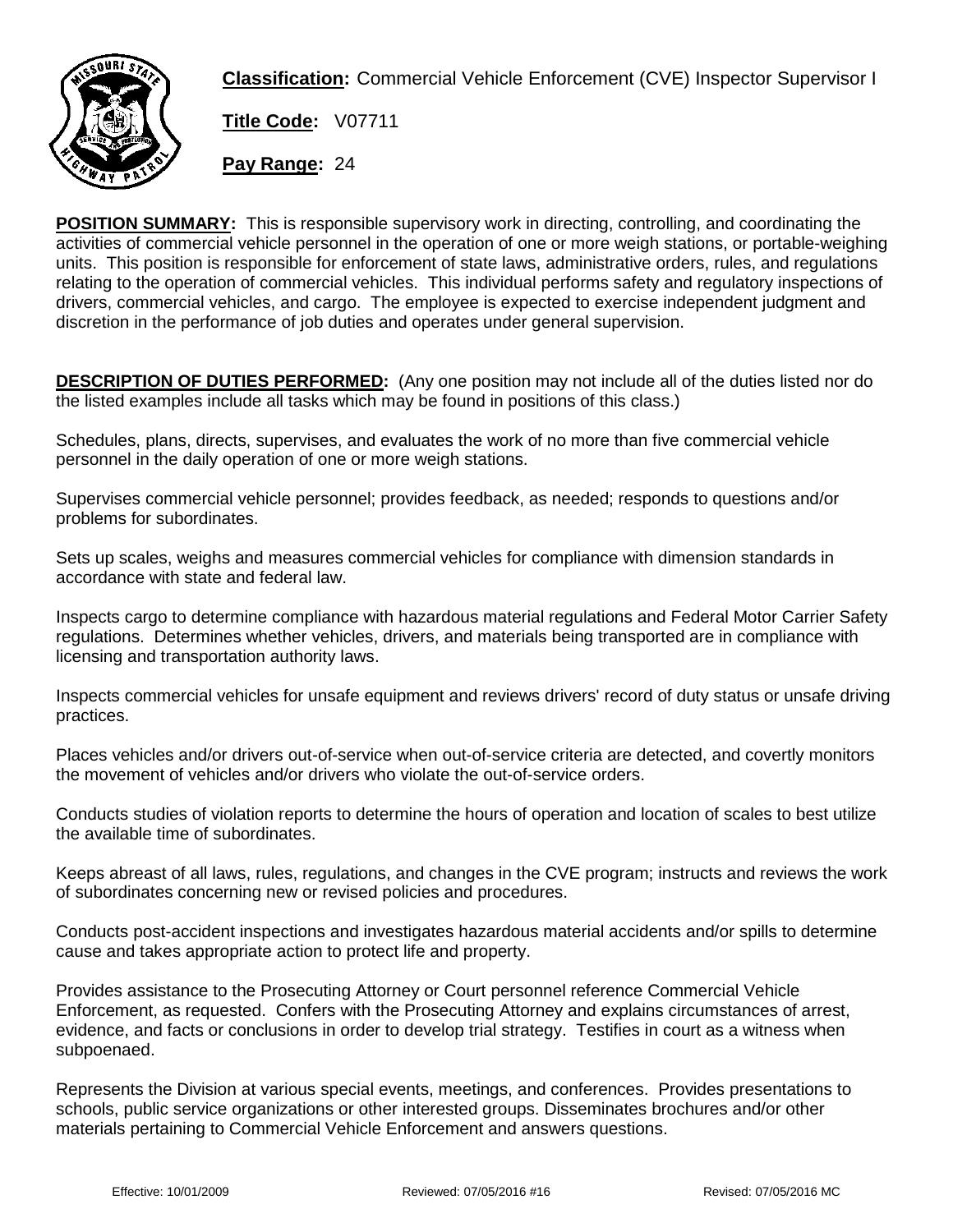## **Classification:** Commercial Vehicle Enforcement (CVE) Inspector Supervisor I Page 2

Deals with a variety of individuals, in person and over the telephone, within and outside the department (e.g., other law enforcement personnel; local, state, and federal government officials; elected officials; prosecuting attorneys; trucking industry personnel; general public; etc.) to interpret and explain provisions of the state and Federal Motor Carrier Safety laws, rules, and regulations the Commercial Vehicle Officers are authorized to enforce.

Maintains assigned equipment in appropriate condition; arranges for repairs when malfunctions occur.

Communicates appropriate information to superior officers about commercial vehicle enforcement and/or related patrol activities to keep them apprised of accomplishments, problems, trends, etc.

Plans, coordinates, and/or assigns subordinates' work activities in order to maintain efficient and effective commercial vehicle enforcement, meets CVE division needs, satisfies requests and promotes public relations by considering priorities, available manpower, workload, and specific work specialties of subordinates.

Performs a variety of administrative duties (e.g., maintains employee time records, approves/disapproves leave requests, approves and forwards expense reports, conducts performance evaluations, and handles personnel problems associated with subordinates).

Completes written reports on CVE activities; reviews and edits written reports submitted by subordinates in order to ensure completeness, clarity, accuracy, legibility, and be aware of subordinates' activities; maintains records and files.

Compiles and maintains records (e.g., arrest or warning record, inspectors' daily reports, weigh station hours of operation, employees' attendance records, monthly activity reports, schedule of 28-day work period record, etc.) created by personnel within assigned weigh stations.

Reviews periodicals, federal regulations, and operations manuals in order to maintain current knowledge in the CVE field (e.g., hazardous materials, interstate and intrastate trucking requirements, commercial driver's license requirements, waste truck requirements, etc.); ensures that changes are communicated to appropriate staff via channels.

Interprets and explains the provisions of the state and federal Motor Carrier Safety laws, rules, and regulations reference enforcement via in-person and telephone inquiries from commercial operations, terminal personnel, and the motoring public.

Serves as an expert in commercial vehicle enforcement by providing technical assistance to the Prosecuting Attorney or Court Officials reverence CVE; testifies in court as an expert witness, as requested.

Determines whether vehicles, drivers, and materials being transported are in compliance with Licensing and Transportation Authority Laws; issues and collects fees for fuel tax and reciprocity trip permits.

Assists disabled/stranded motorists when necessary.

Performs building and grounds maintenance (e.g., mows lawn, mops floor, paints trim, removes trash, etc.) as necessary to keep a professional appearance of the inspection facilities.

Attends training as required by the Commercial Vehicle Enforcement Division; assists with teaching various CVE classes.

Performs job-related travel as assigned.

Performs other related duties as assigned.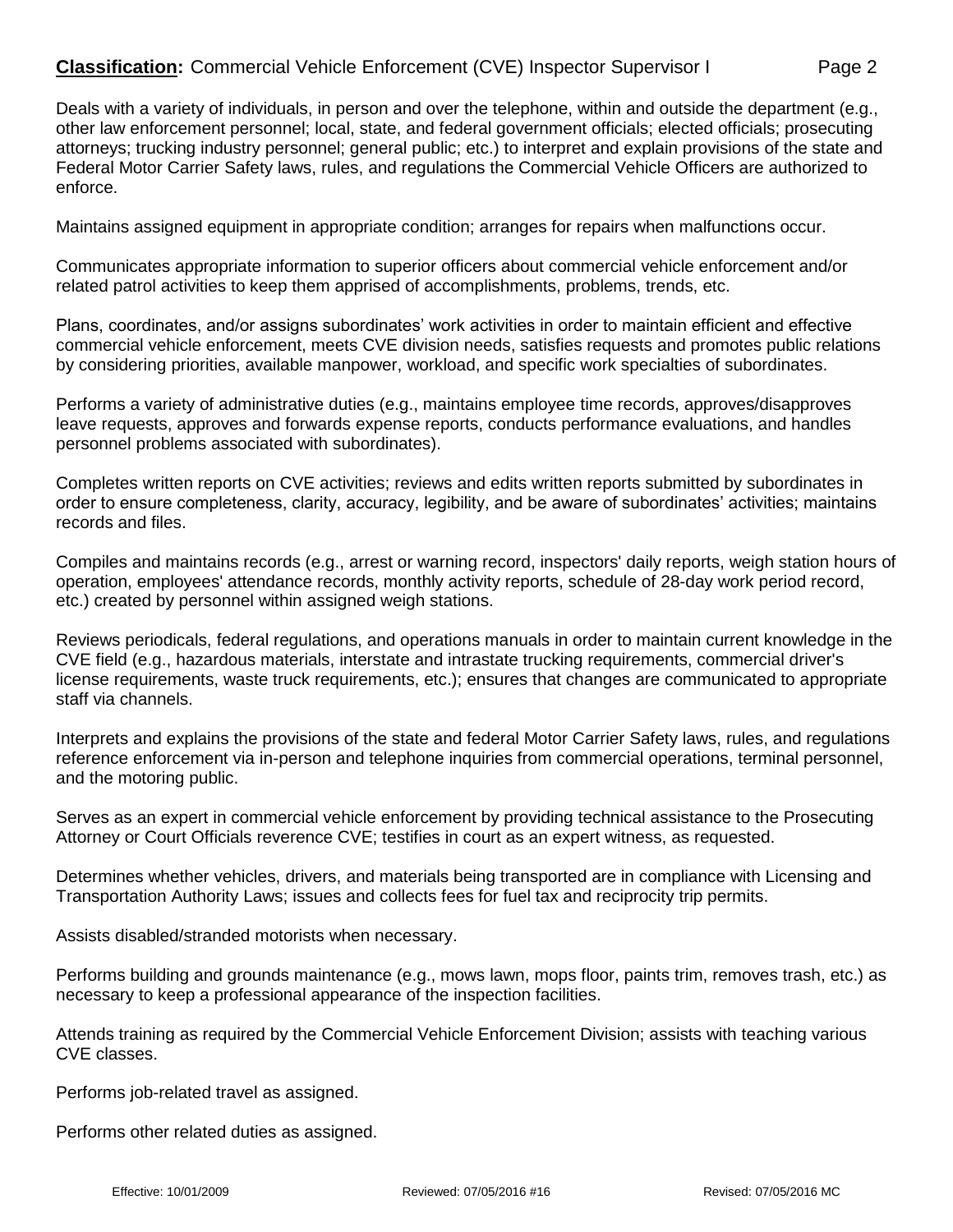Thorough knowledge of the techniques, practices, procedures, and equipment used in Commercial Vehicle Enforcement.

Thorough knowledge of the laws and regulations that govern the operation and use of commercial vehicles.

Thorough knowledge of hazardous/radioactive materials as they pertain to commercial vehicle enforcement and exercise the proper safety procedures in dealing with same.

Some knowledge of the basic principles and practices of supervisory techniques.

Ability to communicate in English clearly and concisely, both orally and in writing.

Ability to conduct level one driver and vehicle safety inspections on commercial vehicles to ensure compliance with state and federal laws and regulations.

Ability to operate a Patrol vehicle in accordance with Missouri State Highway Patrol policy and State of Missouri Statutes.

Ability to utilize problem-solving skills, exercise judgment, and make decisions in performing job duties.

Ability to plan, direct, and supervise the work of others.

Ability to detect unsafe equipment on vehicles and to take the appropriate corrective action.

Ability to inspect documents associated with the commercial motor vehicle industry and detect fraud and/or forgery.

Ability to practice the safety procedures involved in administering first aid and dealing with body fluid and/or blood-borne pathogens.

Ability to deal with a wide variety of individuals in potentially hostile situations in a professional, patient, and efficient manner.

Ability to gather, assemble, correlate, and analyze facts to be incorporated into a report of commercial vehicle inspection results and enforcement action(s) taken.

Ability to comprehend, communicate, and enforce state and federal laws and regulations governing commercial vehicles with firmness, tact, and impartiality.

Ability to exercise patience and diplomacy in dealing with the public. Ability to establish and maintain harmonius working relations with others.

Ability to create, review, and edit reports for completeness, clarity, accuracy, and legibility.

Ability to exercise judgment and discretion.

Ability to communicate thoughts and concepts verbally, and in writing.

Ability to understand and follow written and verbal instructions.

Ability to operate equipment necessary to successfully complete assigned job duties.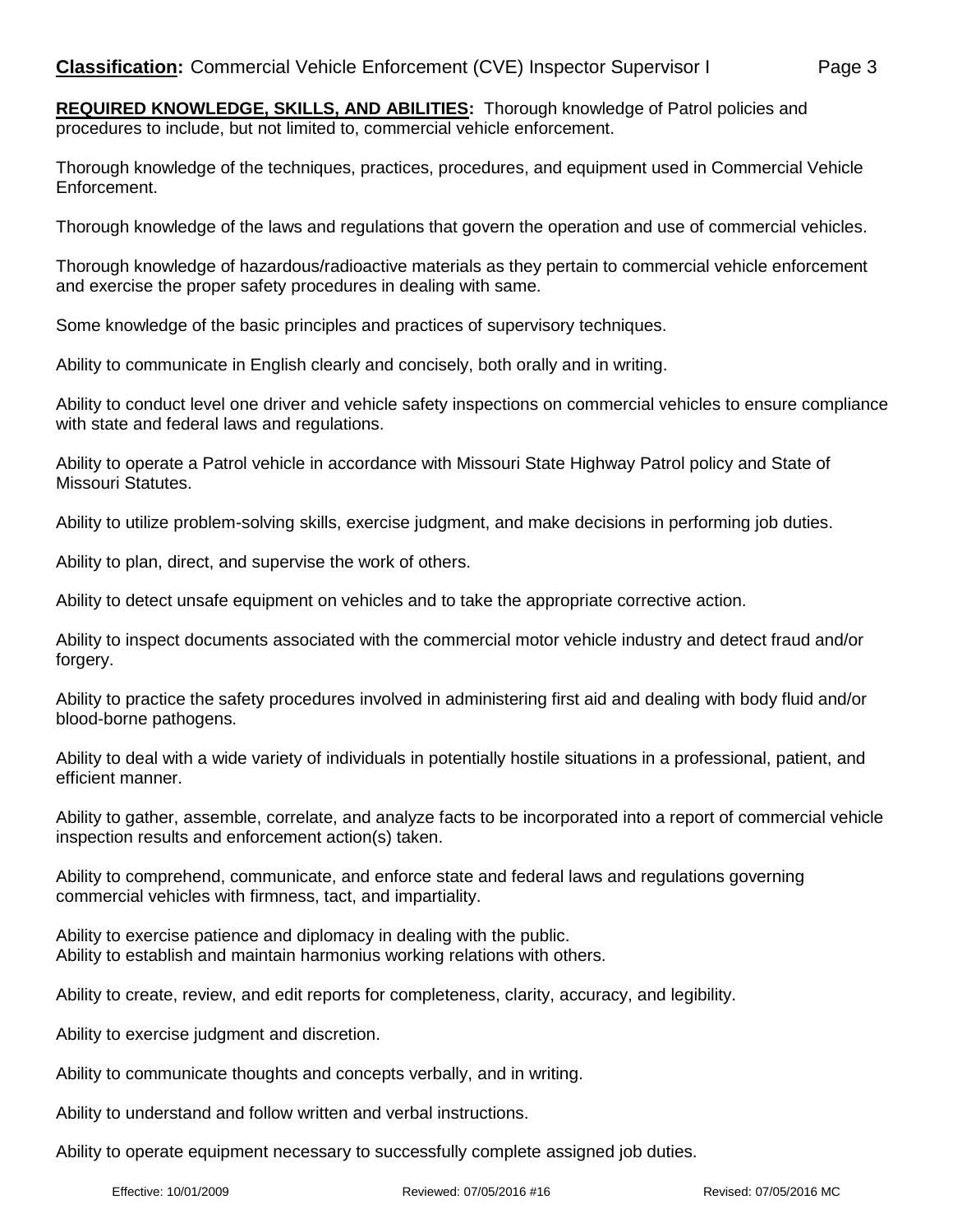Ability to lift and transport equipment necessary to complete job duties (e.g., portable scales, hydraulic jacks, etc.).

Ability to position self and equipment under, in, around, and over vehicles and cargo being inspected.

Ability to represent the Patrol and make presentations reference commercial vehicle enforcement to a variety of individuals.

Ability to maintain composure while under cross-examination in regard to personal and professional qualifications and defend findings of fact and subsequent enforcement action(s) taken in court.

Ability to prepare evidence for presentation in court.

Ability to maintain complex records and files.

Ability to work independently.

Ability to work in inclement weather.

Ability to accommodate shift work.

Ability to perform light building and ground maintenance as necessary (e.g., mowing lawns, painting trim, trash removal, etc.).

Ability to perform job-related travel.

Ability to handle restricted and confidential information in a professional manner and maintain the information as such.

Ability to work with material that may be of a sexual nature relating to criminal activity (e.g., written material, photographs, and/or verbal language, etc.).

Ability to work hours as assigned.

**MINIMUM EXPERIENCE AND EDUCATION REQUIRED:** (The following represents the minimum qualifications used to accept applicants, provided that equivalent substitution will be permitted in case of deficiencies in either experience or education.)

Possess at least four years experience within the Commercial Vehicle Enforcement section of the Missouri State Highway Patrol (must have served at least one year as a CVE Inspector III/CVO II).

## **NECESSARY SPECIAL REQUIREMENTS:** Must be a citizen of the United States.

Must possess and maintain a valid driver license.

Successfully complete the department's supervision course within a period not to exceed one year after becoming a supervisor.

Must have successfully completed a job related examination specified by the Director of the Commercial Vehicle Enforcement Division.